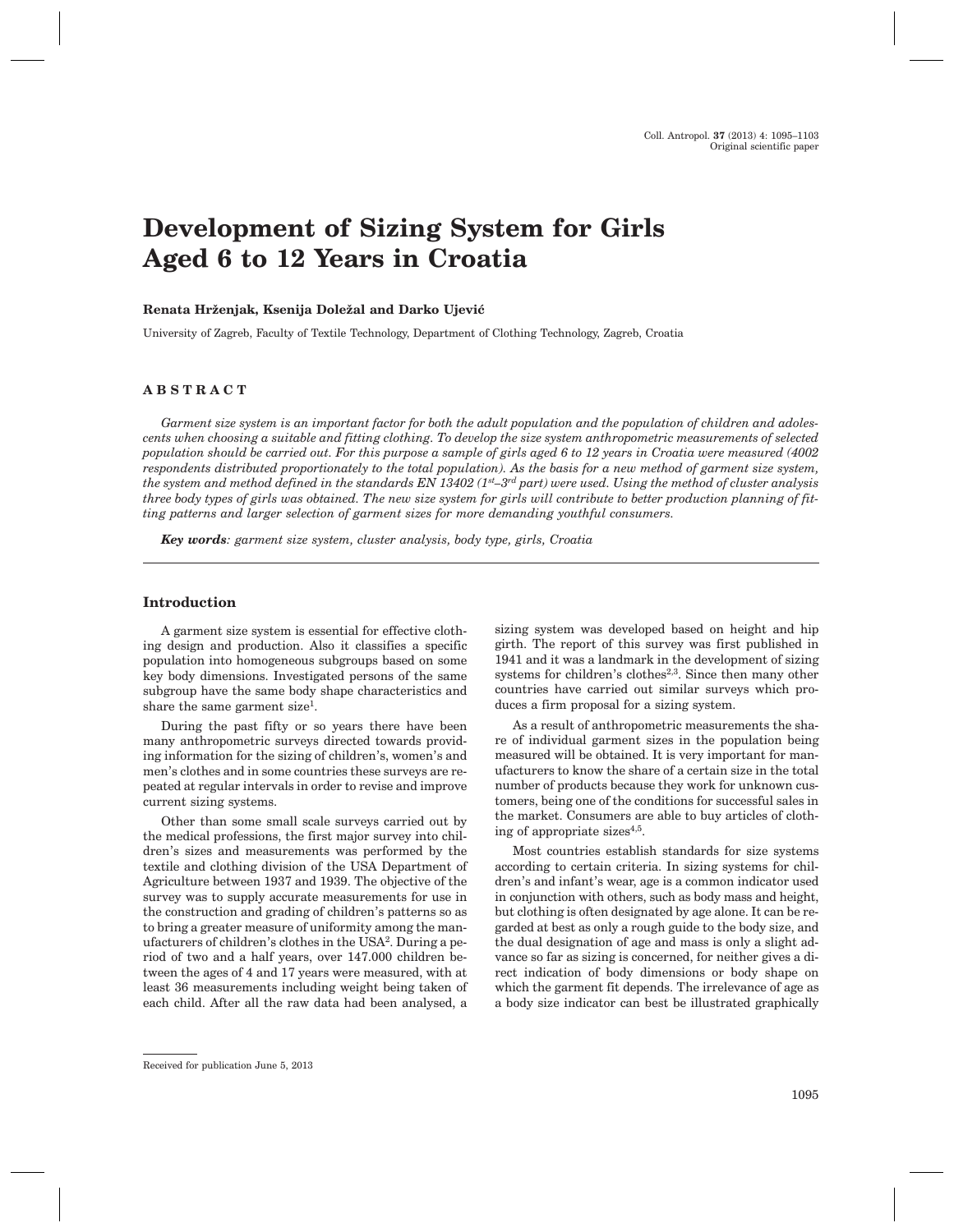as shown in Figure 1 where the three girls are 8 years old6. Figure shows difference in body shapes and sizes. Although growth of children is too complex to be described by a simple measurement, body height is usually the only parameter used in the assessment of changes in linear body dimensionality7. Anthropometric data show that the heights of 8 year old girls can vary from 103 to 127 cm providing a range of 24 cm of the same age. A French report testifies to this variability among children, for a height of 138 cm there are girls between the ages of 7 and 15 years; and yet, to this day, children's wear is sized by age in some of the advanced countries of the world6.

For the purposes of the sizing of clothes, all children are best grouped into infants, boys, and girls, the dividing line being arbitrarily drawn between the first and the two others at the height value of 104 cm. This tri-partite division is suggested partly for purposes of simplicity and partly due to the well-known fact that the members of each group have different growth rates and growth features. Total body height is clearly of primary importance for all growing children for clothes-fitting purposes and this has been justly recognized by TC 133 and in many national standards. The Swedish »Centilong« System, based on height values, is now used in a number of European countries<sup>6</sup>. Depending on the type and style of clothing concerned for girls' wear requirement measurements are: bust, waist and hip girth and also arm length and outside leg length (trousers length in this investigation).

The above measurements, according to the type of clothing and importance, are divided into primary and secondary in order to better define the shape of the  $body^{6,8,9}$ . In the Croatian clothing industry, until recently, the former system (JUS) still applied as Croatian standards (HRN) were used. This particular standards dating back to the 70-ties of the last century, in the meantime, are supplemented and modified so that there is doubt to their validity. In February 2012 the Croatian Technical Report (HRI 1148:2012) entitled »Anthropometric System – Measuring and Size Designation of Clothes and Footwear« was published. The report includes specifics



*Fig. 1. Three eight years old girls3,6.*

of body measurements of the Croatian population (children, women and men) and relies on existing European standards<sup>10</sup>. According to HRN standards, size system for the female children outerwear is made on the basis of body height and age, and does not include body type. Body height for girls ranges in the interval from 86 cm to 166 cm, which also corresponds to the body height of the child aged 2 to 16 years. Range of the marked body height is 6 cm to body height of 158 cm, and 4 cm to body height of 166 cm at age of  $16^{11,12}$  (Table 1).

# *Various methods of sizing system development*

With the difference in body dimensions and morphological characteristics, different body shapes can be generalized to a few figure types<sup>1,13</sup>. Figure type plays a decisive role in a sizing system and contributes to the issue of fit. Emanuel et al. recommended the use of the difference in figure types as the classification of ready-to-wears, and developed a set of procedures to formulate standard sizes for all figure types $^{1,14}$ . In early times, the classification of figure types was based on body weight and body height. Later on, anthropometric dimensions were applied for classification. Based on this method, a linear structure was found in many of the commonly used sizing systems,

**TABLE 1**

SIZE SYSTEM FOR A FEMALE CHILD OUTERWEAR ACCORDING TO JUS/HRN, WITH ASSOCIATED MAIN BODY MEASUREMENTS

| Clothing size      | 2/86   | 3/92   | 4/98   | 5/104  | 6/110  | 7/116  | 8/122  | 9/128 |
|--------------------|--------|--------|--------|--------|--------|--------|--------|-------|
| Body height (cm)   | 86     | 92     | 98     | 104    | 110    | 116    | 122    | 128   |
| Bust girth (cm)    | 54     | 56     | 58     | 60     | 62     | 64     | 66     | 68    |
| Waist girth (cm)   | 54     | 56     | 57     | 58     | 59     | 60     | 61     | 62    |
| $Hip$ girth $(cm)$ | 58     | 60     | 62     | 64     | 66     | 68     | 70     | 72    |
| Clothing size      | 10/134 | 11/140 | 12/146 | 13/152 | 14/158 | 15/162 | 16/166 |       |
| Body height (cm)   | 134    | 140    | 146    | 152    | 158    | 162    | 166    |       |
| Bust girth (cm)    | 70     | 72     | 76     | 80     | 84     | 88     | 92     |       |
| Waist girth (cm)   | 63     | 64     | 65     | 66     | 67     | 68     | 69     |       |
| Hip girth (cm)     | 74     | 78     | 82     | 86     | 90     | 94     | 98     |       |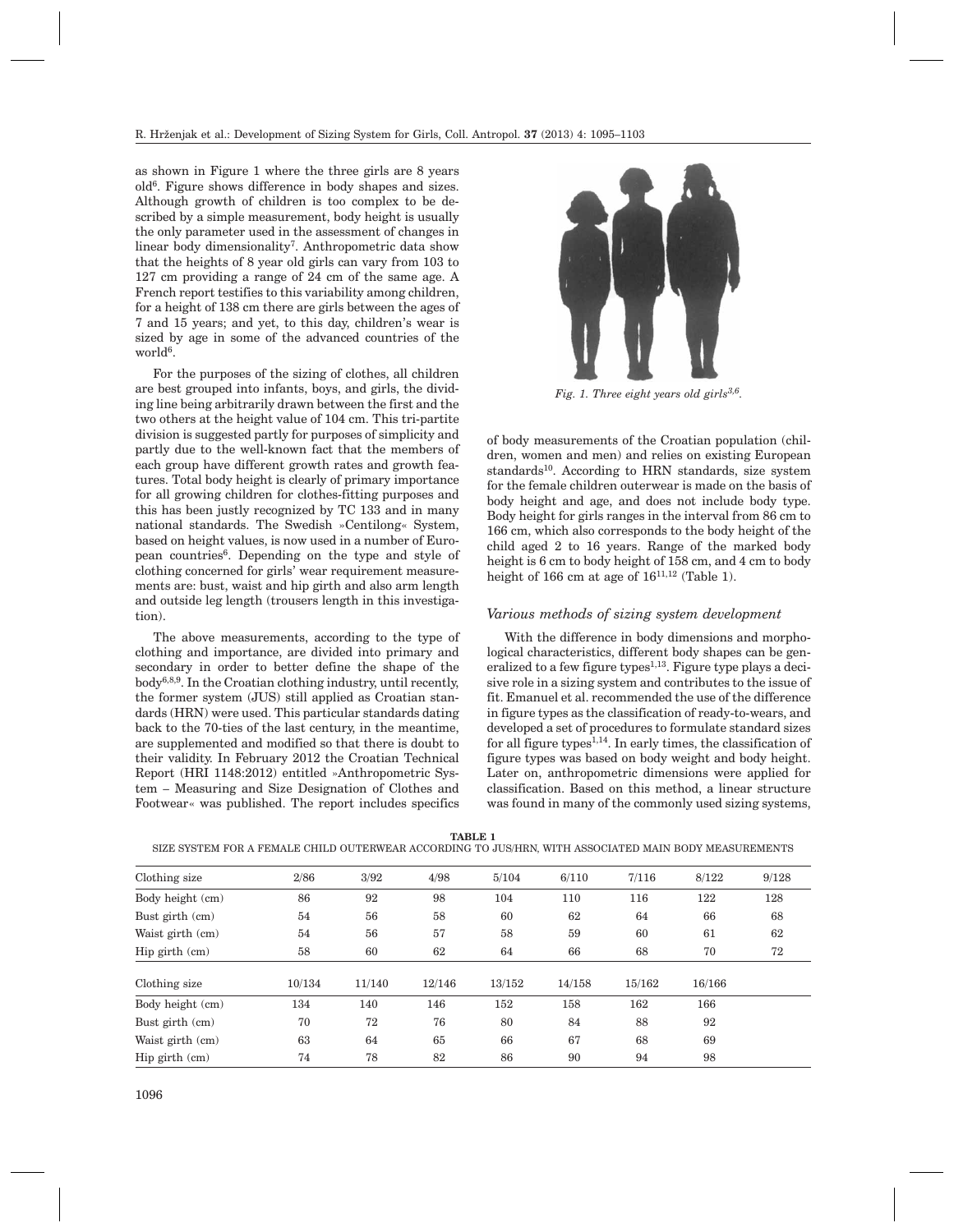such as KS K 0050 and JIS L 4002. This type of sizing system has the advantages of easy grading and size labelling. But, the disadvantage is that the structural constraints in the linear system may result in a loose fit. Thus, some optimization methods have been proposed to generate a better fit sizing system, such as an integer programming approach<sup>1,15–17</sup> as experienced method and a nonlinear programming approach<sup>1,18</sup>. For the development of sizing systems using optimization methods, the structure of the sizing systems tends to affect the predefined constraints and objectives. Probability of purchase depended on the distance between the sizing system of a clothing and the real size of an individual $1,16$ . In order to optimize the number of sizes so as to minimize the distance, an integer programming approach was applied to choose the optimal sizes. Later on a sizing system by using a nonlinear optimization approach to maximize the quality of fit was constructed18. Recently, Gupta et al. used a linear programming approach to classify the size  $groups<sup>1,19</sup>$ . Furthermore, data mining techniques such as cluster analysis1,20–23, neural networks24–26 and the decision tree approach<sup>27,28</sup> have been applied to develop garment sizing systems. Cluster analysis was used as an exploratory data analysis tool for classification. A cluster which is typically grouped by the similarity of its members' body shape can be considered as a size category or a figure type.

About 26% of the world populations are children (under the age of  $15$  years)<sup>29</sup>. For children's sizing systems, the related studies are rare because of its complexity and lack of up-to-date anthropometric data. Age and gender are the two important factors affecting children's body shape characteristics. Girls start to grow between the ages of 8 and 12 years and reach puberty about 2 years earlier than boys. During the growth period, there is a rapid change in body proportion, and the segmental relations of children have more variations than adults. This issue can be addressed if we include more body dimensions to describe figure types. Among all the sizing systems for children, only a few were developed by classifying figure types. Many sizing systems for children were developed by referring to the adult's sizing systems. If we neglect the fact that children's figure types have much more variations than adults, there will be a fit problem. For example, using the drop value (the difference between chest girth and hip girth) is a popular method to classify figure types for adults, but it is not suitable for classifying figure types for children during the growing period, because the girth difference for children is not so obvious. Thus, it is necessary to consider the body's dimensional characteristics in each growing period to establish the corresponding sizing system<sup>1</sup>.

# **Material and Methods**

### *Subjects*

This study was conducted on 4002 girls aged 6 to 12 years. The sample was proportionally represented according to the number of inhabitants in Croatia. Also the investigation was conducted within the comprehensive technology STIRP-project entitled »Croatian Anthropometric System« and scientific project »Anthropometric Measurements and Adaptation of the Garment Size System«. Subjects were classified in one year age groups.

### *Methods*

According to described sample 12 anthropometric measurements for girls (body height, bust girth, waist girth, hip girth, knee height, crotch length, seat depth, trousers length, upper leg girth, knee girth, lower leg girth and ankle joint girth) were taken. Sizes for measurement were selected on the basis of the measurements necessary to determine the body types for garment for the lower body. The International Organization for Standardization (ISO) issued, as a recommendation, a series of standards towards the end of the 70-ties of the last century, constituting the basis of the unique system of designation clothing and footwear all over the world. At a later time by issuing ISO 3635, ISO 8559 and ISO 9407 standards, the foundations of defining the human body for the purposes of the clothing and footwear industry as well as for the implementation of anthropometric measurements were laid<sup>4,5,8,30-36</sup>. This system is used to define the garment sizes and shows morphological features, and provides insight into the development characteristics and health status of certain population<sup>30</sup>.

Basic anthropometric instruments for taking measurements are measuring tape, one-arm and/or two-arm anthropometer and caliper4,5,31,37–41.

#### *Statistics*

Descriptive statistics was used to present substantial characteristics of the data. Differences between age groups were tested using t-test for independent samples, i. e. one way analysis of variance. Correlation between body measurements using Pearson correlation coefficient was test $ed^{42,43}$ 

The structure of the variables was analyzed using principal components analysis method and to facilitate the determination of their content varimax rotation was used. The main components in this investigation served to verify the method of creating a sizing system. They are based on the categorization of body height, bust girth and waist girth. The structure of the subjects was examined with K-mean cluster analysis method, which was conducted in order to determine the body types. The number of clusters was limited to three because more than three body types would produce unacceptably large number of possible garment sizes<sup>44,45</sup>. Description and analysis of data was performed in Statistica software<sup>46</sup> and SPSS with the help of literature<sup>47,48</sup>.

#### **Results and Discussion**

The description of the main body measurements showing their distribution, with the corresponding normal distribution by age was derived. The same body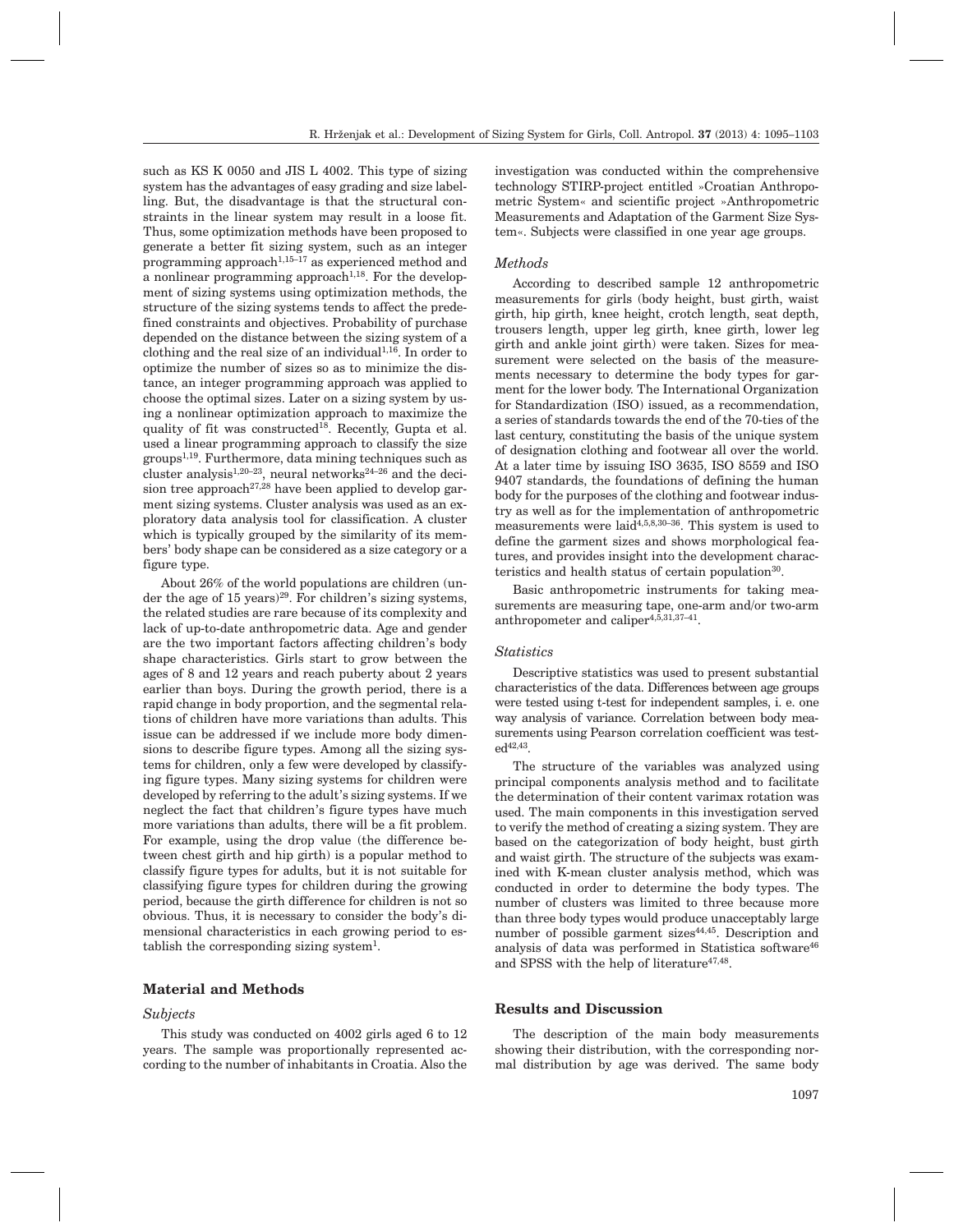| Body measure- |                  |             | $\overline{\textbf{x}}$ | SD              |               |                | 95% CI         | Range                                        |          |  |
|---------------|------------------|-------------|-------------------------|-----------------|---------------|----------------|----------------|----------------------------------------------|----------|--|
| ment (cm)     | Age              | $\mathbf N$ |                         |                 | $\mathrm{CV}$ | $\mathbf{h}_1$ | h <sub>2</sub> | Min                                          | Max      |  |
|               | $\,6$            | 521         | 119.9                   | 6.1             | $5.1\,$       | 119.4          | 120.4          | 102.0                                        | 141.0    |  |
|               | 7                | 599         | 126.0                   | 6.5             | 5.2           | $125.5\,$      | 126.5          | 101.0                                        | 150.1    |  |
|               | 8                | 628         | 130.9                   | 6.6             | $5.0\,$       | 130.4          | 131.4          | 115.5                                        | 149.0    |  |
| Body height   | 9                | 653         | 136.3                   | 7.0             | 5.2           | 135.8          | 136.9          | 118.0                                        | 160.0    |  |
|               | $10\,$           | 577         | 142.1                   | 7.9             | $5.6\,$       | 141.4          | 142.7          | 115.3                                        | 172.2    |  |
|               | 11               | 518         | 148.9                   | 7.9             | $5.3\,$       | 148.2          | 149.6          | 129.0                                        | 178.0    |  |
|               | $12\,$           | 506         | 154.9                   | 8.0             | 5.2           | 154.2          | 155.6          | 129.0                                        | 180.0    |  |
|               | $\,6\,$          | 521         | 58.7                    | 4.4             | $7.5\,$       | 58.3           | $59.1\,$       | 47.5                                         | 76.0     |  |
|               | 7                | 599         | 60.6                    | 5.4             | 8.9           | 60.1           | 61.0           | 50.0                                         | 83.0     |  |
|               | 8                | 628         | 63.1                    | $5.9\,$         | 9.4           | 62.6           | 63.6           | 49.0                                         | 92.0     |  |
| Bust girth    | 9                | 653         | 66.2                    | 7.4             | 11.2          | 65.7           | 66.8           | 48.0                                         | 96.0     |  |
|               | 10               | 577         | 68.5                    | 8.1             | 11.9          | 67.9           | 69.2           | 49.0                                         | 100.0    |  |
|               | 11               | 518         | 72.9                    | $8.2\,$         | 11.3          | 72.2           | 73.6           | 53.0                                         | 104.0    |  |
|               | $12\,$           | 506         | 76.2                    | 7.9             | 10.4          | 75.5           | 76.9           | 61.0<br>43.0<br>43.0<br>42.0<br>43.0<br>47.5 | 108.0    |  |
|               | $\boldsymbol{6}$ | 521         | $55.6\,$                | $5.3\,$         | 9.6           | $55.1\,$       | 56.1           |                                              | 78.0     |  |
|               | $\overline{7}$   | 599         | 56.9                    | 6.1             | 10.7          | 56.4           | $57.4\,$       |                                              | 81.5     |  |
|               | 8                | 628         | 58.5                    | 6.9             | 11.8          | 58.0           | 59.1           |                                              | $90.0\,$ |  |
| Waist girth   | 9                | 653         | 61.1                    | 7.7             | 12.6          | 60.5           | 61.7           |                                              | 90.0     |  |
|               | 10               | 577         | 62.2                    | 8.1             | 13.0          | 61.6           | 62.9           |                                              | 93.5     |  |
|               | 11               | 518         | 64.7                    | 7.9             | 12.2          | 64.1           | 65.4           | 49.0                                         | 96.0     |  |
|               | 12               | 506         | 66.4                    | 7.6             | 11.4          | 65.8           | 67.1           | 50.0                                         | 99.0     |  |
|               | $\,6$            | 521         | 64.3                    | 5.3             | 8.3           | 63.8           | 64.7           | 49.0                                         | 82.0     |  |
|               | 7                | 599         | 66.8                    | 7.1             | 10.6          | 66.2           | 67.3           | 47.0                                         | 91.0     |  |
|               | 8                | 628         | 70.4                    | $7.2\,$         | 10.2          | 69.8           | 70.9           | 45.0                                         | 99.0     |  |
| Hip girth     | 9                | 653         | 74.1                    | 7.8             | 10.5          | $73.5\,$       | 74.7           | 58.0                                         | 101.0    |  |
|               | 10               | 577         | 76.6                    | $\!\!\!\!\!8.3$ | 10.9          | 75.9           | 77.3           | 52.0                                         | 104.0    |  |
|               | 11               | 518         | 80.7                    | 7.6             | 9.5           | 80.0           | 81.3           | 61.0                                         | 105.5    |  |
|               | $12\,$           | 506         | 84.4                    | 8.1             | 9.6           | 83.7           | 85.1           | 64.0                                         | 117.0    |  |

**TABLE 2** BASIC PARAMETERS OF THE DISTRIBUTION OF THE MAIN BODY MEASUREMENTS BY AGE

height proved to be normally distributed in all age groups. The distribution of the analyzed body measurements was tested for normality with the Kolmogorov-Smirnov test. Evaluation of the basic parameters of the distribution of the measurements is presented in Table 2. Dispersion of body measurements measured by the coefficient of variation (CV) is equal in every age group. The CV of body height is between 5 and 6% in all age groups. It is similar with girths, with difference, that in all age groups they vary about twice as much as body height.

Thus, the CV of the bust girth ranges from approximately 7 to 12% and the CV of waist girth and hip girth one percent higher. Girls aged 6 to 12 years grow up about 35 cm, bust girth has increased 15.5 cm, waist girth 10.8 cm and hip girth 20.1 cm. Given the acceptable variability and normal or acceptable normal distribution of main body measurements they are considered to be suitable for further statistical analysis<sup>49</sup>.

*body measurements*

ments to determine the sizes of the lower body for girls aged 6 to 12 years. According to the Kaiser-Meyer-Olkin criterion of adequacy (KMO) and Bartlett's test of sphericity all analyzed groups are suitable for the application of the principal component analysis (PCA) with the aim of replacing the corresponding manifest latent space with fewer dimensions (Table 3). PCA of girls by age groups has highlighted the fact that their latent structure exhausts the two main components, the first represents body girths and the second longitudinal measurements with different behavior of seat depth and ankle joint girth. For this reason it is advisable to carry out an analysis of the latent structure together for girls of all ages. The adequacy of the solutions to both adequacy criteria is not in question in all age groups. The resulting

The analysis was performed using 12 body measure-

*Analysis of the latent structure of*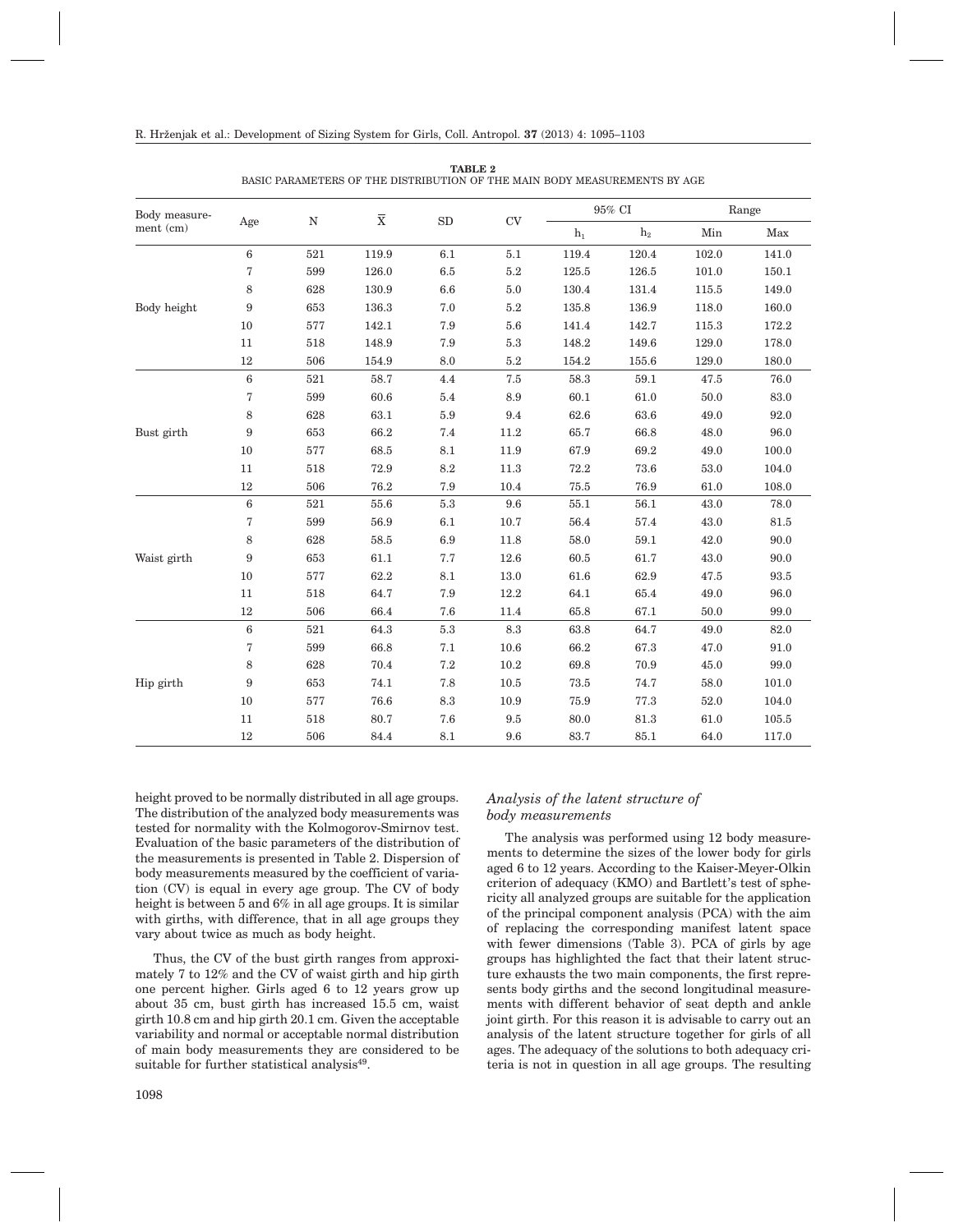| Age (years) | Sampling adequacy<br>(KMO) | Number of factor<br>extracted (PCA) | Factor               | Scree plot<br>criterion | Bartlett's<br>test |
|-------------|----------------------------|-------------------------------------|----------------------|-------------------------|--------------------|
| $6 - 12$    | 0.952                      |                                     | Factor 1<br>Factor 2 | 2 components            | p<0.001            |

**TABLE 3** RESULTS OF KMO AND BARTLETT'S TEST OF SPHERICITY

**TABLE 4**

BASIC PARAMETERS OF THE DISTRIBUTION OF THE MAIN BODY MEASUREMENTS BY CLUSTERS

| Body measure- | Cluster |      | X     |     | CV(%) |       | 95% CI | Range |       |  |
|---------------|---------|------|-------|-----|-------|-------|--------|-------|-------|--|
| $ment$ (cm)   |         | N    |       | SD  |       | $h_1$ | $h_2$  | Min   | Max   |  |
|               | Small   | 1430 | 123.2 | 5.9 | 4.8   | 122.9 | 123.5  | 101.0 | 138.0 |  |
| Body height   | Medium  | 1624 | 138.3 | 5.9 | 4.3   | 138.0 | 138.6  | 121.0 | 154.2 |  |
|               | Big     | 948  | 153.9 | 7.5 | 4.9   | 153.4 | 154.4  | 130.0 | 180.0 |  |
|               | Small   | 1430 | 58.8  | 3.5 | 5.9   | 58.7  | 59.0   | 47.5  | 73.0  |  |
| Bust girth    | Medium  | 1624 | 65.9  | 4.6 | 7.0   | 65.7  | 66.1   | 53.0  | 83.0  |  |
|               | Big     | 948  | 78.5  | 7.2 | 9.1   | 78.0  | 79.0   | 64.0  | 108.0 |  |
|               | Small   | 1430 | 55.1  | 4.5 | 8.1   | 54.8  | 55.3   | 42.0  | 74.0  |  |
| Waist girth   | Medium  | 1624 | 60.4  | 5.5 | 9.1   | 60.2  | 60.7   | 47.5  | 83.0  |  |
|               | Big     | 948  | 69.5  | 7.9 | 11.4  | 69.0  | 70.0   | 54.5  | 99.0  |  |
|               | Small   | 1430 | 64.6  | 4.7 | 7.2   | 64.4  | 64.8   | 45.0  | 81.0  |  |
| Hip girth     | Medium  | 1624 | 74.1  | 5.1 | 6.9   | 73.9  | 74.4   | 60.0  | 93.0  |  |
|               | Big     | 948  | 86.5  | 6.7 | 7.7   | 86.1  | 86.9   | 71.5  | 117.0 |  |

solution for a group of girls aged 6 to 12 years is certain synthesis of solutions by age groups. It contains two main components: the first explains 43.4%, second 38.5%, and together they explain more than satisfactory 81.9% of the total variability. According to the values of communality all variables are well represented except seat depth. The investigation of the latent structure of body measurements for girls shows that they are largely determined by girth measurements and then by longitudinal measurements. It proves current practice that garment size systems are primarily tied to classify by bust girth (if necessary, by waist and hip girth) and then by body height $49$ .

# *Cluster analysis*

The objective of cluster analysis is to segment the sample population into homogenous groups which apply the non-hierarchical K-means cluster method<sup>49</sup>. For technological reasons, it was decided to extract three clusters as possible representatives of basic body types. For the initial cluster centers the first three subjects from the data files were selected.

The first cluster has 1430 girls, the second 1624 girls and third 948 girls. Properties of the clusters are described with descriptive statistics (as shown in Table 4).

Average values of body measurements in clusters indicate that girls are grouped as the reflection of age changes such as growth (refer to Figure 2). For this reason, clusters are designated as »small« (M), »medium« (S) and »large« (V). Younger age groups (6 and 7 years) are M cluster, groups of 8, 9 and 10 years are S cluster, and girls aged 11 and 12 years are V cluster $49$ .

# *Proposal of garment size system*

An effective sizing system should have fewer sizes, higher coverage of the population and better  $fit^{18,49}$ . Re-



*Fig. 2. The frequency of girls by clusters and age.*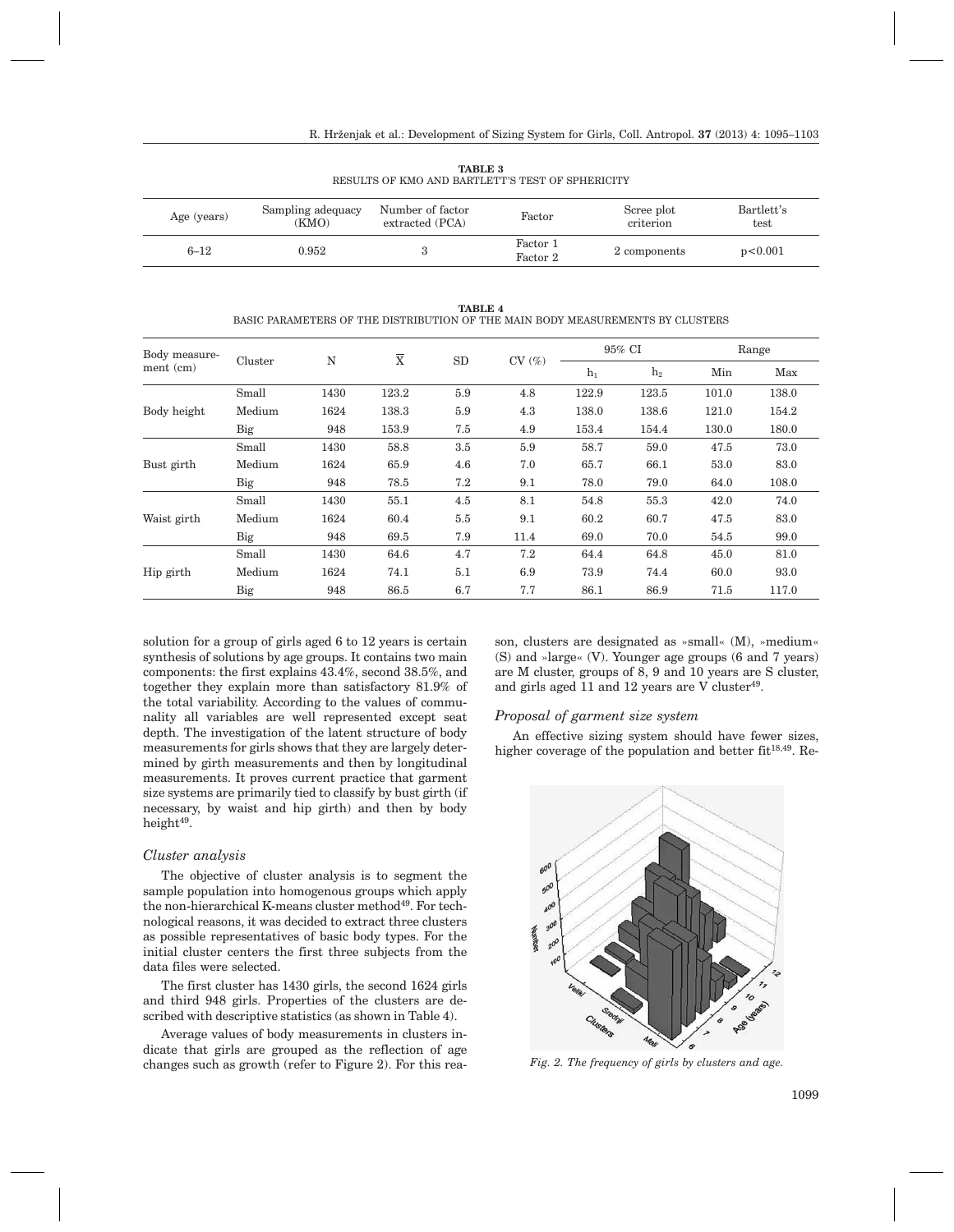| Body type<br>Body measurement (cm) |             |     |     |     |     |     |     |     |                                                                                |     |
|------------------------------------|-------------|-----|-----|-----|-----|-----|-----|-----|--------------------------------------------------------------------------------|-----|
|                                    | Body height | 118 | 118 | 118 | 118 | 118 | 124 | 124 | 124                                                                            | 124 |
| Cluster $1$ Small $(M)$            | Waist girth | 51  | 53  | 55  | 57  | 59  | 50  | 51  | 53<br>136<br>63<br>65<br>154<br>65<br>67<br>130<br>57<br>55<br>148<br>57<br>59 | 55  |
| Cluster 2 Medium (S)               | Body height | 130 | 136 | 136 | 136 | 136 | 136 | 136 |                                                                                | 142 |
|                                    | Waist girth | 63  | 53  | 55  | 57  | 59  | 61  |     |                                                                                | 53  |
| Cluster $3$ Big $(V)$              | Body height | 148 | 148 | 148 | 154 | 154 | 154 | 154 |                                                                                | 154 |
|                                    | Waist girth | 65  | 67  | 69  | 59  | 61  | 63  |     |                                                                                | 69  |
| Body type<br>Body measurement (cm) |             |     |     |     |     |     |     |     |                                                                                |     |
|                                    | Body height | 124 | 124 | 124 | 124 | 130 | 130 | 130 |                                                                                |     |
| Cluster $1$ Small $(M)$            | Waist girth | 57  | 59  | 61  | 63  | 51  | 53  |     |                                                                                |     |
|                                    | Body height | 142 | 142 | 142 | 142 | 142 | 142 | 148 |                                                                                |     |
| Cluster 2 Medium (S)               | Waist girth | 55  | 57  | 59  | 61  | 63  | 65  |     |                                                                                |     |
|                                    | Body height | 154 | 160 | 160 | 160 | 160 | 160 | 160 | 166                                                                            |     |
| Cluster $3 Big (V)$                | Waist girth | 71  | 59  | 61  | 63  | 65  | 67  | 69  | 67                                                                             |     |

**TABLE 5** SIZE DESIGNATION SYSTEM FOR LOWER BODY FOR GIRLS

garding to that it is necessary to determine the exact percent and number of garment sizes.

As the basis for a new method of identifying garment sizes for girls the system and method of identification defined in the standards EN 13402 were used $8,49$ . There are two types of control measurements that define the size of the clothes: primary or basic measurements and one or more secondary measurements. In size designation for girls primary measurement is body height. That is so because the children in their development show very large differences in body height at the same age. As mentioned before girls are grouped into clusters that reflect the body height. Range of body height, bust girth and waist girth were selected within 2.5th and 97.5th percentile. For



*Fig. 3. Clothing sizes for lower body according to body type.*

the lower body primary designation measurement is body height and secondary is waist girth. Possible garment sizes that describe the lower body are listed in Table 5. Garment sizes are divided by clusters and include the population of girls between  $5<sup>th</sup>$  and  $95<sup>th</sup>$  percentile. It was found 19 garment sizes for each size group<sup> $49$ </sup>.

# *Frequency of garment sizes for lower body for girls*

Garment sizes for the lower body for girls are shown in Figure 3. The size interval for body height is 6 cm and for waist girth is 1 and 2 cm. Body height constitutes 10 height classes with an interval of 6 cm. Frequency of garment sizes for the lower body is presented in Table 6. The total number of girls in the group is 1343. Size system contains 18 garment sizes from approximately 2% of the population involved covering 80.3% of the population of girls. The most common garment sizes are the ones that include body height of 118 and 124 cm, and the values of waist girth of 51, 53 and 55 cm. The percent of these combinations ranges from 5.1% to 7.7% for garment size M/124/51. Garment size M/130/59 belongs to the S type of girls.

In Table 7 are given the frequencies of garment sizes for the lower body and the number of subjects (1620). Garment sizes S/130/55 and S/130/57 are not included in this group, as these already exist in the M type with greater frequency. It was selected 19 garment sizes from approximately 2% of the population which covers 67.1% of girls. Garment sizes that include body height of 136 and 142 cm, and waist girth of 57, 59 and 63 cm are most common.

Frequency of garment sizes for the lower body of V type and their individual number are listed in Table 8. In total, in the above group is 900 girls, but not all groups are shown due to the small size frequency. Number of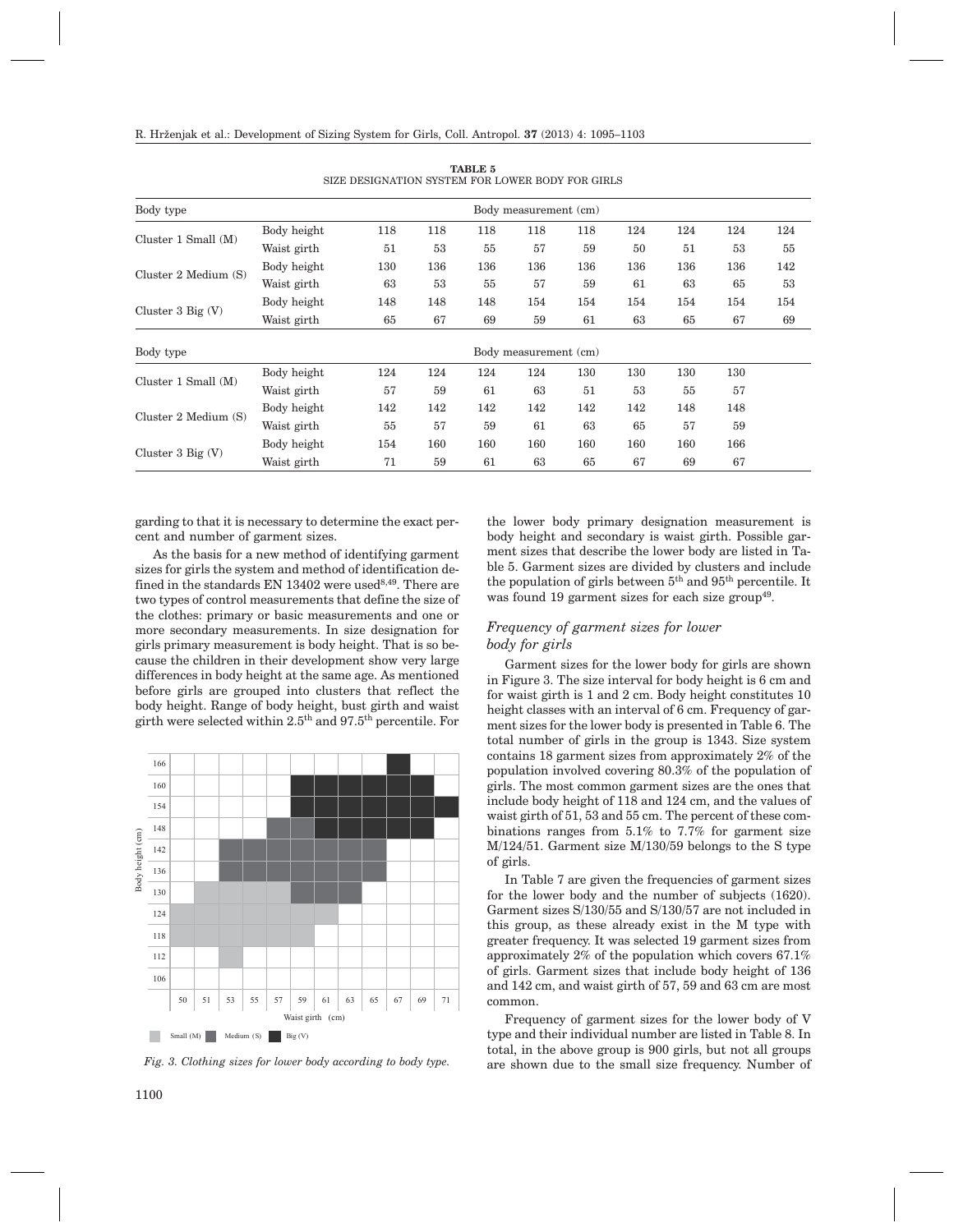| Body height |      | Waist girth |                |         |         |      |      |       |         |                |      |  |  |  |
|-------------|------|-------------|----------------|---------|---------|------|------|-------|---------|----------------|------|--|--|--|
|             |      | 49          | 50             | 51      | 53      | 55   | 57   | 59    | 61      | 63             | 65   |  |  |  |
|             | N    | 3           | $\overline{2}$ | 3       | $\bf 5$ | 5    | 3    | $\,2$ | 1       | 1              |      |  |  |  |
| 136         | $\%$ | 0.2%        | 0.1%           | 0.2%    | 0.4%    | 0.4% | 0.2% | 0.1%  | $0.1\%$ | 0.1%           |      |  |  |  |
|             | N    | 9           | 12             | 45      | 63      | 77   | 56   | 30    | 12      | 6              | 3    |  |  |  |
| 130         | $\%$ | 0.7%        | $0.9\%$        | $3.4\%$ | 4.7%    | 5.7% | 4.2% | 2.2%  | 0.9%    | 0.4%           | 0.2% |  |  |  |
| 124         | N    | 10          | 26             | 104     | 99      | 91   | 72   | 69    | 37      | 20             | 9    |  |  |  |
|             | $\%$ | 0.7%        | $1.9\%$        | 7.7%    | 7.4%    | 6.8% | 5.4% | 5.1%  | 2.8%    | 1.5%           | 0.7% |  |  |  |
|             | N    | 5           | 34             | 70      | 69      | 72   | 43   | 25    | 13      | 6              |      |  |  |  |
| 118         | $\%$ | $0.4\%$     | 2.5%           | 5.2%    | 5.1%    | 5.4% | 3.2% | 1.9%  | 1.0%    | 0.4%           | 0.1% |  |  |  |
|             | N    | 4           | 14             | 23      | 27      | 15   | 7    | 5     |         | $\overline{2}$ |      |  |  |  |
| 112         | $\%$ | 0.3%        | $1.0\%$        | 1.7%    | 2.0%    | 1.1% | 0.5% | 0.4%  |         | 0.1%           |      |  |  |  |

**TABLE 6** FREQUENCY OF CLOTHING SIZES FOR LOWER BODY FOR SMALL TYPE OF GIRLS

**TABLE 7** FREQUENCY OF CLOTHING SIZES FOR LOWER BODY OF MEDIUM TYPE OF GIRLS

| Body height |      | Waist girth |         |         |                |                  |                |                |                |      |                  |  |  |  |
|-------------|------|-------------|---------|---------|----------------|------------------|----------------|----------------|----------------|------|------------------|--|--|--|
|             |      | 51          | 53      | 55      | 57             | 59               | 61             | 63             | 65             | 67   | 69               |  |  |  |
|             | N    |             |         | 3       | 7              | $\boldsymbol{2}$ | $\,2$          | 1              | $\overline{2}$ |      |                  |  |  |  |
| 154         | $\%$ | 0.1%        | 0.1%    | 0.2%    | $0.4\%$        | 0.1%             | 0.1%           | 0.1%           | 0.1%           |      |                  |  |  |  |
|             | N    | 6           | 20      | 24      | 33             | 58               | 28             | 20             | 10             | 1    | $\boldsymbol{2}$ |  |  |  |
| 148         | $\%$ | 0.4%        | 1.2%    | $1.5\%$ | 2.0%           | 3.6%             | 1.7%           | 1.2%           | $0.6\%$        | 0.1% | 0.1%             |  |  |  |
|             | N    | 13          | 40      | 49      | 70             | 78               | 67             | 65             | 40             | 13   | 12               |  |  |  |
| 142         | $\%$ | $0.8\%$     | 2.5%    | 3.0%    | 4.3%           | 4.8%             | 4.1%           | 4.0%           | 2.5%           | 0.8% | 0.7%             |  |  |  |
|             | N    | 18          | 59      | 69      | 85             | 98               | 58             | 74             | 31             | 19   | 24               |  |  |  |
| 136         | $\%$ | $1.1\%$     | 3.6%    | 4.3%    | 5.2%           | $6.0\%$          | 3.6%           | 4.6%           | $1.9\%$        | 1.2% | $1.5\%$          |  |  |  |
|             | N    | 10          | 25      | 38      | 46             | 51               | 32             | 30             | 19             | 14   | 12               |  |  |  |
| 130         | $\%$ | $0.6\%$     | $1.5\%$ | 2.3%    | 2.8%           | 3.1%             | 2.0%           | $1.9\%$        | 1.2%           | 0.9% | 0.7%             |  |  |  |
|             | N    |             |         |         | $\overline{2}$ | 3                | $\overline{4}$ | $\overline{2}$ | 1              | 6    | 6                |  |  |  |
| 124         | $\%$ |             |         |         | $0.1\%$        | 0.2%             | 0.2%           | 0.1%           | 0.1%           | 0.4% | $0.4\%$          |  |  |  |

**TABLE 8** FREQUENCY OF CLOTHING SIZES FOR LOWER BODY OF BIG TYPE OF GIRLS

| Body height |      | Waist girth |      |      |      |                |         |      |                 |      |  |  |  |
|-------------|------|-------------|------|------|------|----------------|---------|------|-----------------|------|--|--|--|
|             |      | 57          | 59   | 61   | 63   | 65             | 67      | 69   | 71              | 73   |  |  |  |
|             | N    |             | 6    | 6    | 11   | 11             | 14      | 12   | $6\phantom{1}6$ | 3    |  |  |  |
| 166         | $\%$ | 0.1%        | 0.7% | 0.7% | 1.2% | 1.2%           | 1.6%    | 1.3% | 0.7%            | 0.3% |  |  |  |
|             | N    | 5           | 24   | 18   | 24   | 17             | 20      | 25   | 13              | 10   |  |  |  |
| 160         | $\%$ | 0.6%        | 2.7% | 2.0% | 2.7% | 1.9%           | 2.2%    | 2.8% | 1.4%            | 1.1% |  |  |  |
|             | N    | 14          | 23   | 31   | 40   | 43             | 32      | 36   | 23              | 13   |  |  |  |
| 154         | $\%$ | 1.6%        | 2.6% | 3.4% | 4.4% | 4.8%           | $3.6\%$ | 4.0% | 2.6%            | 1.4% |  |  |  |
|             | N    | 5           | 14   | 31   | 27   | 24             | 17      | 26   | 16              | 14   |  |  |  |
| 148         | $\%$ | 0.6%        | 1.6% | 3.4% | 3.0% | 2.7%           | 1.9%    | 2.9% | 1.8%            | 1.6% |  |  |  |
|             | N    |             |      |      | 3    | $\overline{5}$ | 10      | 9    | 9               | 9    |  |  |  |
| 142         | $\%$ |             |      | 0.1% | 0.3% | 0.6%           | 1.1%    | 1.0% | 1.0%            | 1.0% |  |  |  |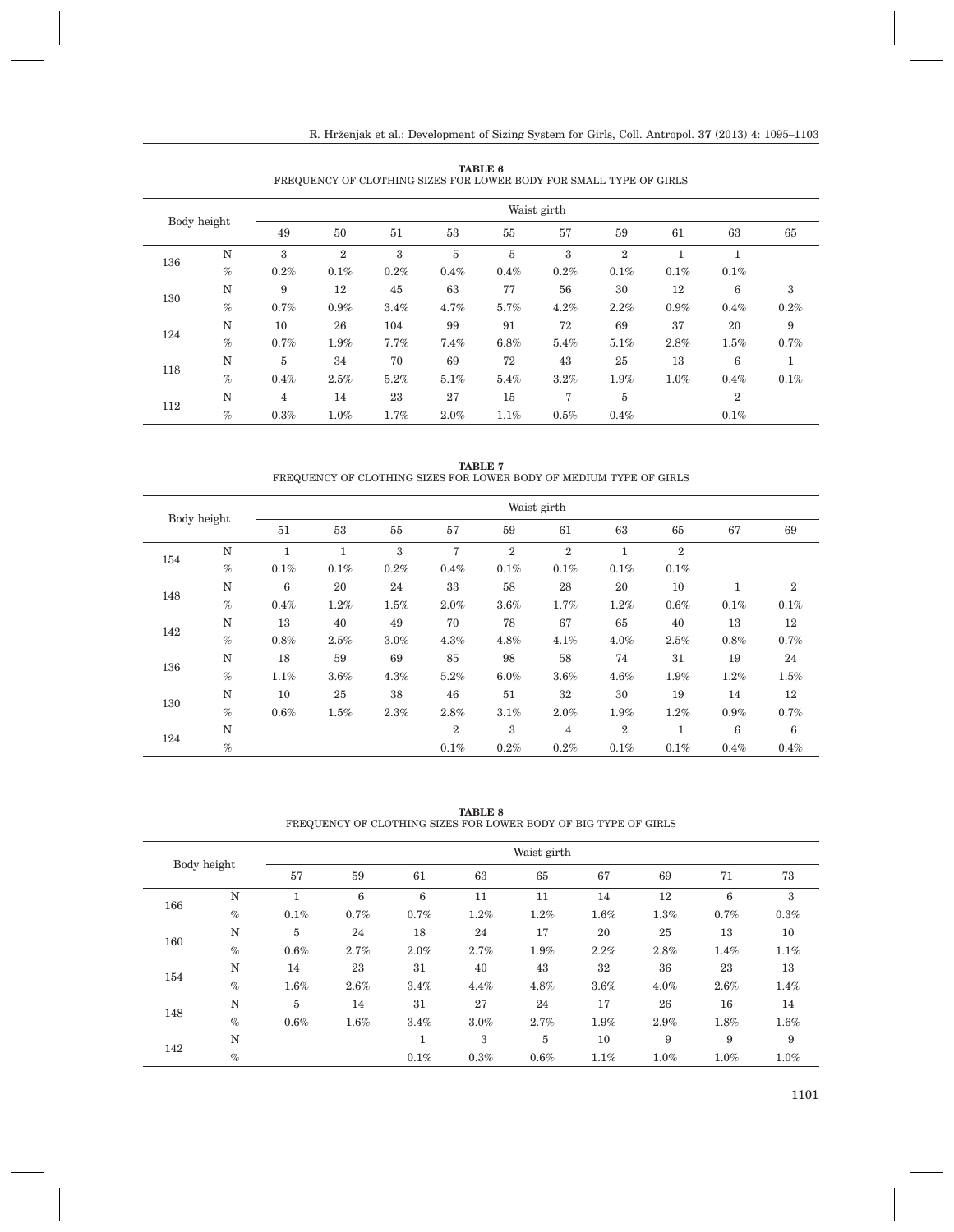garment sizes is 19, with approximately 2% of the population involved  $(67.3\% \text{ girls}^{49})$ . The most common garment size is V/154/65.

# **Conclusion**

On the basis of the study of Croatian girls the most obvious are age-related changes in body height. Correlation coefficients of body height with individual girths are important and significant in all age groups. Investigation of the latent structure of body measurements shows greater determination of measurements by girths and then by lengths.

#### **REFERENCES**

1. CHUNG MJ, LIN HF, WANG MJ J, Int J Ind Ergon, 37 (2007) 707. DOI: 10.1016/j.ergon.2007.05.004. — 2. COOKLIN G, Pattern grading for children's clothes, The technology of sizing (BSP Professional Books, Alden Press, Oxford, 1991). — 3. O´BRIEN R, Body measurements of American boys and girls for clothing and pattern construction, Comprehensive report of measuring procedures and statistical analysis, Textiles and clothing division (Bureau of home economics, United States Department of Agriculture, Miscellaneous Publication No. 366, 1941).  $-4$ , UJEVIĆ D, ROGALE D, DRENOVAC M, PEZELJ D, HRASTINSKI M, SMOLEJ NARANČIĆ N, MIMICA Ž, HRŽENJAK R, Tekstil 54 (2005) 206. — 5. UJEVIĆ D, ROGALE D, DRENOVAC M, PEZELJ D, HRASTINSKI M, SMOLEJ NARANČIĆ N, MIMICA Ž, HRŽENJAK R, International Journal of Clothing Science and Technology, 18 (2006) 200. DOI: 10.1108/ 09556220610657961. — 6. WINKS MJ: Clothing sizes, International Standardization (The Textile Institute, 1997). — 7. ŽIVIČNJAK M, SMO-LEJ NARANČIĆ N, SZIROVICZA L, FRANKE D, HRENOVIĆ J, BIŠOF V, Coll Antropol, 27 (2003) 321. — 8. HRN EN 13402 (1.–3. dio) 2008, Označivanje veličina odjeće – 1. dio: Nazivi, definicije i postupak mjerenja tijela (ISO 3635:1981, MOD; EN 13402-1:2001), 2. dio: Primarne i sekundarne dimenzije (EN 13402-2:2002), 3. dio: Mjere i intervali (EN 13402-3: 2004). In Croat. - 9. UJEVIĆ D, HRASTINSKI M, Prilog podlozi za nove hrvatske norme za veličinu odjeće i obuće te njihova označivanja. In Croat. In: UJEVIĆ D (Ed) Hrvatski antropometrijski sustav – Podloga za nove hrvatske norme za veličinu odjeće i obuće (Faculty of Textile Technology, University of Zagreb, Zagreb, 2006). — 10. Antropometrijski sustav – Mjerenje tijela i označivanje veličina odjeće i obuće. Hrvatski tehnički izvještaj, HRI 1148:2012 hr. In Croat. (Croatian Standards Institute, 2012, ICS: 01.040.61:61.020). — 11. KNEZ B, Konstrukcijska priprema u odjevnoj industriji. In Croat. (University of Zagreb, Faculty of Technology, Zagreb, 1990). — 12. HRN F.GO.006 - Odjeća za žensku diecu. In Croat. — 13. RAY GG, GHOSH S, ATERYA V, Appl Ergon, 26 (1995) 67. DOI: 10.1016/0003-6870(94)00002-G. — 14. EMANUEL I, AL-EXANDER M, CHURCHILL E, TRUETT B, Wright Air Development Center, WADC Technical Report 56–365 (Wright-Patterson Air Force Base, Ohio, 1959). — 15. ASHDOWN SP, International Journal of Clothing Science and Technology, 10 (1998) 324. DOI: 10.1108/09556221011 008802. — 16. TRYFOS P, J Oper Res Soc, 37 (1986) 1001. DOI: 10.1057/ jors.1986.169. — 17. GUPTA D, GANGADHAR BR, International Journal of Clothing Science and Technology, 16 (2004) 458. DOI: 10.1108/ 09556220410555641. — 18. MCCULLOCH CE, PAAL B, ASHDOWN SA, J Oper Res Soc, 49 (1998) 492. DOI:10.1038/sj.jors.2600533. — 19. GUP-TA D, GARG N, ARORA K, PRIYADARSHINI N, Journal of Textile and Apparel Technology and Management, 5 (2006) 1. — 20. NORSAADAH Z, JAMIL S, MOHD. NT, YAP BW, YONG YT, Size to fit: development of malaysian sizing system for children's wear using factor analysis and cluster<br>technique. In: Proceedings (The 86<sup>th</sup> Textile Institute World Conference, Hong Kong, 2008). — 21. MOON JY, NAM YJ, A study the elderly women's lower body type classification and lower garment sizing systems. In: Proceedings (International Ergonomics Association Conference, 2003). — 22. HSU CH, LIN HF, WANG MJ, Journal of the Chinese Institute of Industrial Engineers, 24 (2007) 245. DOI: 10.1080/10170660709 509039. — 23. MAJIDI MM, MOGHADAM MB, NOURANI G, POUR-TAHERI R, World Appl Sci J, 13 (2011) 1807. — 24. HSU CH, LEE TY,

Also, this is the first established sizing system for girls clothing in Croatia based on the anthropometric data using data mining technique. Using clustering data mining, the girls were segmented into three clusters as possible representatives of basic body types. That established a new garment size system by defining a larger number of body measurements according to body height groups. Sizing system of 57 garment sizes for the lower body (the system suitable for trousers and skirts) for a group of girls was established.

Conducted investigation of anthropometric measurements of Croatian girls shows different morphological dimension in today's generation from those of 50 years ago, on which garment sizing systems were based.

KUO HM, Wseas Transactions on Computers, 8 (2009) 1215. — 25. SHE FH, KONG LX, NAHAVANDI S, KOUZANI AZ, Textile Research Journal, 72 (2002) 594. DOI: 10.1177/004051750207200706. — 26. KAYA MD, HASILOGLU AS, BAYRAMOGLU M, YESILYURT H, OZOK AF, Int J Ind Ergon, 32 (2003) 105. DOI: 10.1016/S0169-8141(03)00042-8. — 27. HSU CH, WANG MJ J, Int J Adv Manuf Technol, 26 (2005) 669. DOI: 10.1007/s00170-003-2032-0. — 28. BAGHERZADEH R, LATIFI M, FA-RAMARZI AR, World Appl Sci J, 8 (2010) 923. — 29. Population Reference Bureau, World Population Data Sheet of the Population Reference Bureau, Washington, DC, accessed 28.02.2013. Available from: URL: http://www.prb.org/pdf12/2012-population-data-sheet\_eng.pdf. — 30. UJEVIĆ D, ROGALE D, HRASTINSKI M, DRAGČEVIĆ Z, LAZIBAT T, BRLOBAŠIĆ ŠAJATOVIĆ B, HRŽENJAK R, DOLEŽAL K, DRENOVAC M, KARABEGOVIĆ I, MIMICA Ž, SMOLEJ NARANČIĆ N, SZIROVI-CZA L, Hrvatski antropometrijski sustav: priručnik. In Croat. (Faculty of Textile Technology, University of Zagreb, Zagreb, 2006). - 31. UJEVIĆ D, ROGALE D, HRASTINSKI M, DRAGČEVIĆ Z, LAZIBAT T, BRLO-BAŠIĆ ŠAJATOVIĆ B, HRŽENJAK R, DOLEŽAL K, DRENOVAC M, KARABEGOVIĆ I, MIMICA Ž, SMOLEJ NARANČIĆ N, SZIROVICZA L, Hrvatski antropometrijski sustav — Put u Europu, Zbornik izlaganja na stručnom skupu. In Croat. (Faculty of Textile Technology, University of Zagreb, Zagreb,  $2004$ ). - 32. HRN ISO 3635:2012 - Označivanje veličine odjeće – Definicije i postupak mjerenja tijela (ISO 3635:1981). In Croat. — 33. HRN ISO 8559:2012 **–** Oblikovanje odjevnih predmeta i antropometrijska istra`ivanja – Tjelesne mjere (ISO 8559:1989). In Croat. — 34. HRN ISO 9407:2012 – Veličine obuće – Mondopoint sustav veličina i označivanje (ISO 9407:1991). In Croat. - 35. HRN ISO 3636: 2012 Označivanje veličine odjeće – Muška i dječačka gornja odjeća (ISO 3636:1977 + Cor 1:1990). In Croat. — 36. HRN ISO 3637:2012 **–** Ozna čivanje veličine odjeće – Ženska i djevojačka gornja odjeća (ISO 3636:1977  $+$  Cor 1:1990). In Croat.  $-$  37. HRŽENJAK, R, UJEVIĆ, D, Hrvatski antropometrijski sustav – stanje, potrebe, perspektive, realizacija. In Croat. In: Proceedings (Prvi kongres hrvatskih znanstvenika iz domovine i inozemstva, Zagreb-Vukovar, 2004). — 38. SMOLEJ NARANČIĆ N, SZI-ROVICZA, L, Ergonomic measurements, Investigation of the anthropometric status of conscripts of the Croatian army (Centre of strategic investigations of the Ministry of defence of the Republic of Croatia, Zagreb, 1995). — 39. BUZINA R, GRGIĆ Z, KOVAČEVIĆ M, MAVER H, MO-MIROVIĆ K, RUDAN P, SCHMUTZER LJ, ŠTAMPAR-PLASAJ B, Morphologic and functional anthropometry (Praktikum biološke antropometrije, Zagreb, 1984). — 40. UJEVIC D, SZIROVICZA L, DIMEC M, Tekstil, 52 (2003) 611. — 41. HRZENJAK R, MUJKIC KLARIC A, UJE-VIĆ D, SMOLEJ NARANČIĆ N, Anthropometric investigations of children in the republic of Croatia. In: Proceedings (4<sup>th</sup> International Textile, Clothing & Design Conference – Magic World of Textiles, Dubrovnik,  $2008$ ).  $-42$ . PETZ B, Osnovne statističke metode za nematematičare. In Croat. (Liber, Zagreb, 1985). — 43. IVANKOVIĆ D, Osnove statističke analize za medicinare. In Croat. (University of Zagreb School of Medicine, Zagreb, 1991). - 44. MOMIROVIĆ K, GREDELJ M, SZIROVICZA L, Metode multivarijatne analize (Statistički seminar – II). In Croat. (Zavod za produktivnost, Zagreb, 1977). — 45. DILLON WR, GOLDSEIN M, Multivariate Analysis, Methods and Applications (New York, John Wiley & Sons, 1984). — 46. StatSoft, Inc. (2010). Statistica (data analysis